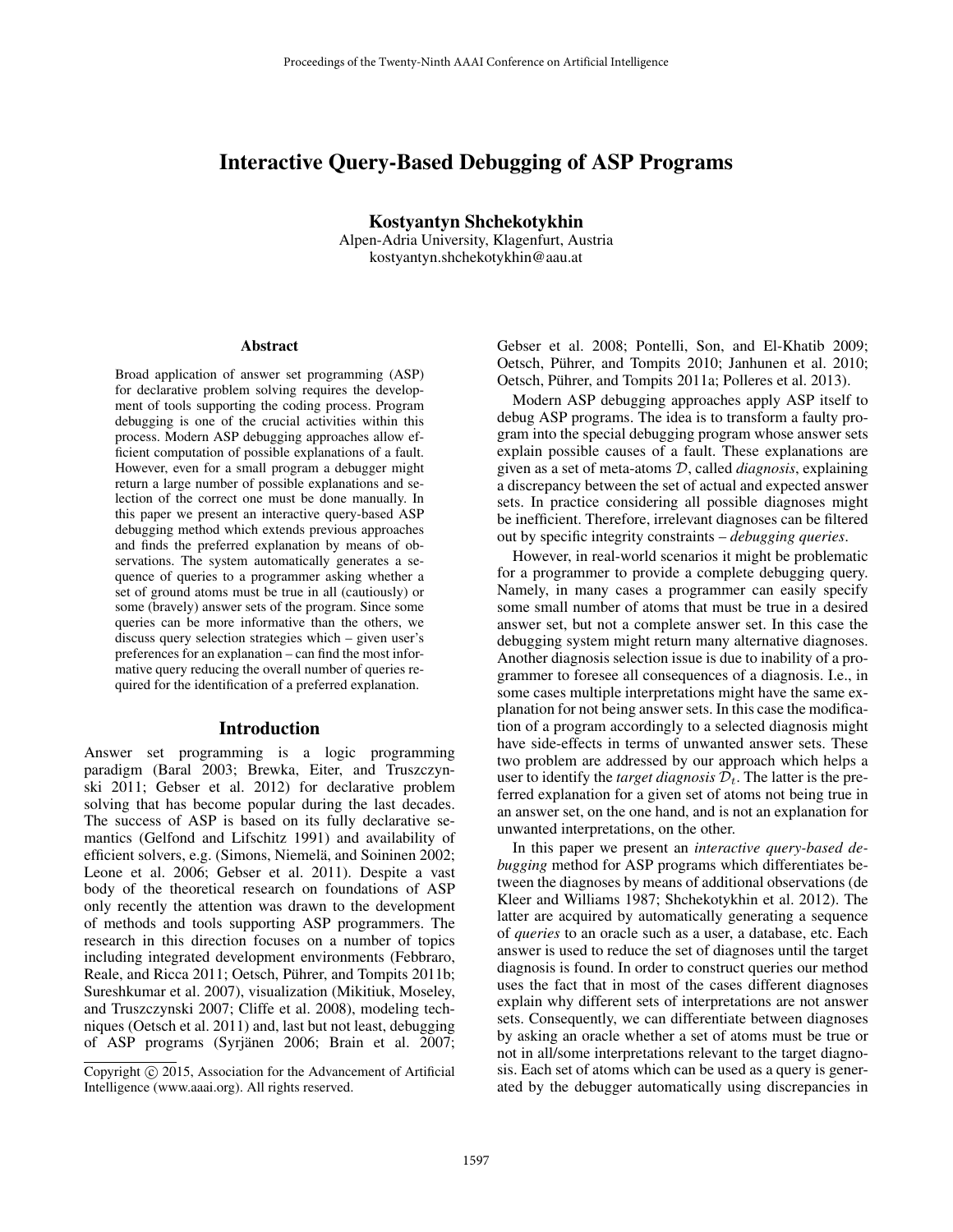the sets of interpretations associated with each diagnosis. Note that in the earlier approaches the user has to find all relevant discrepancies and extend a debugging query manually by calling a debugger multiple times and analyzing (parts of) its output.

Given a set of queries our method selects the best one and provides it to an oracle. In this paper we present two query selection strategies which are often used in active learning, namely, myopic and one step look-ahead (Settles 2012). The first strategy implements a greedy "split-in-half" approach that prefers queries allowing to reduce a set of diagnoses by half. The second one uses beliefs/preferences of a user for a cause/explanation of an error expressed in terms of probability to select those queries whose answers provide the most information gain. Given an answer the strategy updates the underlying probabilities, thus, adapting its behavior.

The method presented in this paper suggests an extension of the current debugging techniques by an effective user involvement in the debugging process. To the best of our knowledge there are no approaches to interactive querybased ASP debugging allowing automatic generation and selection of queries.

# Preliminaries

Answer set programming A *disjunctive logic program* (DLP)  $\Pi$  is a finite set of rules of the form

$$
h_1 \vee \cdots \vee h_l \leftarrow b_1, \ldots, b_m, not \ b_{m+1}, \ldots, not \ b_n
$$

where all  $h_i$  and  $b_j$  are *atoms* and  $0 \leq l, m, n$ . A *literal* is an atom b or its negation not b. Each *atom* is an expression of the form  $p(t_1, \ldots, t_k)$ , where p is a predicate symbol and  $t_1, \ldots, t_k$  are terms. A *term* is either a variable or a constant. A literal, a rule or a program is called *ground*, if they are variable-free. We denote the ground instantiation of a program  $\Pi$  by  $Gr(\Pi)$  and by  $At(\Pi)$  the set of all ground atoms appearing in  $Gr(\Pi)$ . The set of atoms  $H(r)$  =  ${h_1, \ldots, h_l}$  is called the *head* of the rule r, whereas the set  $B(r) = \{b_1, \ldots, b_m, not \ b_{m+1}, \ldots, not \ b_n\}$  is the body of  $r$ . In addition, it is useful to differentiate between the sets  $B^+(r) = \{b_1, \ldots, b_m\}$  and  $B^-(r) = \{b_{m+1}, \ldots, b_n\}$  comprising *positive* and *negative* body atoms. A rule  $c \in \Pi$  with  $H(c) = \emptyset$  is an *integrity constraint* and a rule  $f \in \Pi$  with  $B(f) = \emptyset$  is a *fact*.

An *interpretation* I for Π is a set of ground atoms  $I \subseteq At(\Pi)$ . A rule  $r \in Gr(\Pi)$  is *applicable* under *I*, if  $B^{+}(r) \subseteq I$  and  $B^{-}(r) \cap I = \emptyset$ , otherwise the rule is *blocked*. We say that r is *unsatisfied* by  $I$ , if it is applicable under *I* and  $H(r) \cap I = \emptyset$ ; otherwise *r* is *satisfied*. An interpretation I is a *model* of Π, if it satisfies every rule  $r \in Gr(\Pi)$ . For a ground program  $Gr(\Pi)$  and an interpretation I the Gelfond-Lifschitz reduct is defined as  $\Pi^I = \{H(r) \leftarrow B^+(r) | r \in Gr(\Pi), I \cap B^-(r) = \emptyset \}.$  I is an *answer set* of  $\Pi$ , if  $I$  is a minimal model of  $\Pi^I$  (Gelfond and Lifschitz 1991). The program Π is *inconsistent*, if the set of all answer sets  $AS(\Pi) = \emptyset$ .

ASP debugging Our approach uses a meta-programming technique applied in (Gebser et al. 2008; Oetsch, Pührer, and Tompits 2010) as a "black-box". In this paper we selected

the first approach as application scenario, but the same ideas can also be applied to the latter one.

Given an input program Π a debugger generates a *metaprogram*  $\Delta[\Pi]$  s.t. every answer set of  $\Delta[\Pi]$  comprises a set of meta-atoms explaining why an interpretation  $I$  is not an answer of Π. The debugger provides explanations of four error types: (1) unsatisfied(id<sub>r</sub>) – a rule r is *unsatisfied* by I; (2) *violated*( $id_r$ ) – an integrity constraint r is *applicable* under I; (3) unsupported(id<sub>a</sub>) – an atom  $a \in At(\Pi)$  is each *unsupported*; and (4)  $u fLoop(id_a)$  – an atom  $a \in At(\Pi)$ belongs to an *unfounded loop*  $L$ . The terms  $id_r$  and  $id_a$  are unique identifiers of a rule  $r \in \Pi$  and an atom  $a \in At(\Pi)$ , resp. The set  $Er(\Delta[\Pi]) \subseteq At(\Delta[\Pi])$  comprises all ground atoms over error-indicating predicates of  $\Delta[\Pi]$ .

There are seven static modules in the meta-program  $\Delta[\Pi]$ , see (Gebser et al. 2008). The input module  $\pi_{in}$  comprises two sets of facts about atoms  $\{atom(id_a) \leftarrow | a \in At(\Pi) \}$ and rules  $\{rule(id_r) \leftarrow | r \in \Pi \}$  of the program  $\Pi$ . Module  $\pi_{int}$  generates an arbitrary interpretation I of a program  $\Pi$ :

$$
int(A) \leftarrow atom(A), not \overline{int}(A)
$$
  

$$
\overline{int}(A) \leftarrow atom(A), not \overline{int}(A)
$$

where atom  $int(A)$  is complimentary to the atom  $\overline{int}(A)$ , i.e., no answer set can comprise both atoms. Other modules are responsible for generation of at least one of the four explanations why I is not an answer set of  $\Pi$  listed above.

# Fault localization in ASP programs

In this section we show how additional information specified in a *background theory* B as well as *positive* P and *negative* N test cases can be used to keep the debugger focused only on relevant interpretations and diagnoses.

Our idea of background knowledge is similar to (Brain et al. 2007) and suggests that some set of rules  $\mathcal{B} \subseteq \Pi$ must be considered as correct by the debugger. In the metaprogramming method the background theory can be accounted by addition of integrity constraints which prune all answer sets of  $\Delta[\Pi]$  suggesting that  $r \in \mathcal{B}$  is faulty.

**Definition 1** *Let*  $\Delta[\Pi]$  *be a meta-program and*  $\mathcal{B} \subseteq \Pi$  *a set of rules considered as correct. Then, a* debugging program  $\Delta[\Pi, \mathcal{B}]$  *is defined as an extension of*  $\Delta[\Pi]$  *with the rules:* 

$$
\{\leftarrow \text{ rule}(id_r), \text{ violated}(id_r),
$$
  

$$
\leftarrow \text{ rule}(id_r), \text{ unsatisfied}(id_r) \mid r \in \mathcal{B}\}
$$

In addition to background knowledge, further restrictions on the set of possible explanations of a fault can be made by means of test cases.

**Definition 2** *Let*  $\Delta[\Pi, \mathcal{B}]$  *be a debugging program.* A test case *for*  $\Delta[\Pi, \mathcal{B}]$  *is a set*  $A \subseteq At(\Delta[\Pi, \mathcal{B}])$  *of ground atoms over* int/1 *and* int/1 *predicates.*

The test cases are either specified by a user before a debugging session or acquired by a system automatically as we show in subsequent sections.

**Definition 3** *Let*  $\Delta[\Pi, \mathcal{B}]$  *be a debugging program and*  $\mathcal{D} \subseteq$ Er(∆[Π, B]) *a set of atoms over error-indicating predicates. Then a* diagnosis program *for* D *is defined as follows:*  $\Delta[\Pi, \mathcal{B}, \mathcal{D}] := \Delta[\Pi, \mathcal{B}] \cup \{ \leftarrow d_i \mid d_i \in Er(\Delta[\Pi, \mathcal{B}]) \setminus \mathcal{D} \}$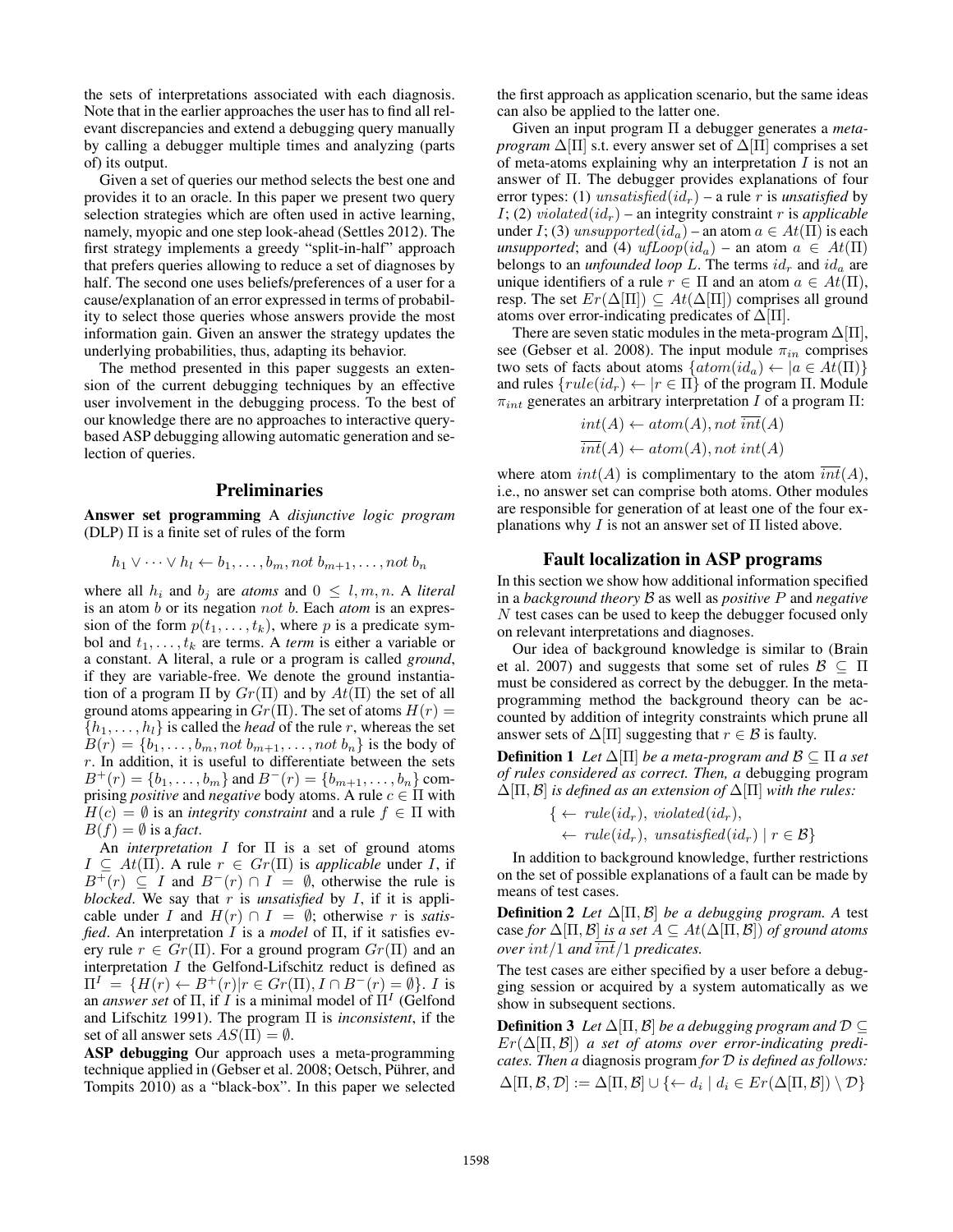Our approach allows four types of test cases corresponding to two ASP reasoning tasks (Leone et al. 2006):

- *Cautious reasoning*: all atoms a ∈ A are true in *all* answer sets of the diagnosis program. Cautiously true test cases are stored in the set  $CT^+$  whereas cautiously false in the set  $CT^{-}$ .
- *Brave reasoning*: all atoms a ∈ A are true in *some* answer set of the diagnosis program. The set  $BT^+$  comprises all bravely true test cases and the set  $BT^-$  all bravely false test cases.

In the meta-programming approach we handle the test cases as follows: Let  $\mathcal I$  be a set of ground atoms resulting from the projection of an answer set  $as \in AS(\Delta[\Pi, \mathcal{B}, \mathcal{D}])$ to the predicates  $int/1$  and  $\overline{int}/1$ . Thus, each set  $\mathcal I$  is a meta representation of an interpretation I of the program Π which is not an answer set of Π as explained by D. By  $Int(\Delta[\Pi, \mathcal{B}, \mathcal{D}])$  we denote the set comprising all sets  $\mathcal{I}_i$ for all  $as_i \in AS(\Delta[\Pi, \mathcal{B}, \mathcal{D}])$ . Given a set of ground atoms A, we say that  $\mathcal I$  satisfies A (denoted  $\mathcal I \models A$ ), if  $A \subseteq \mathcal I$ .  $Int(\Delta[\Pi, \mathcal{B}, \mathcal{D}])$  satisfies A (denoted  $Int(\Delta[\Pi, \mathcal{B}, \mathcal{D}])$   $\models$ A), if  $\mathcal{I} \models A$  for every  $\mathcal{I} \in Int(\Delta[\Pi, \mathcal{B}, \mathcal{D}])$ . Analogously, we say that a set  $Int(\Delta[\Pi, \mathcal{B}, \mathcal{D}])$  is consistent with A, if there exists  $\mathcal{I} \in Int(\Delta[\Pi, \mathcal{B}, \mathcal{D}])$  which satisfies A.

Let A be a test case, then  $\overline{A}$  denotes a complementary test case, i.e.,  $\overline{A} = \{\overline{int}(a) | int(a) \in A\} \cup$  $\{int(a) | \overline{int}(a) \in A \}$ . For the verification whether a diagnosis program  $\Delta[\Pi, \vec{B}, \mathcal{D}]$  fulfills all test cases it is sufficient to check if the following conditions hold:

•  $Int(\Delta[\Pi, \mathcal{B}, \mathcal{D}]) \models ct^+ \quad \forall ct^+ \in CT^+$ 

• 
$$
Int(\Delta[\Pi, \mathcal{B}, \mathcal{D}]) \models \overline{bt^-} \quad \forall bt^- \in BT^-
$$

- $Int(\Delta[\Pi, \mathcal{B}, \mathcal{D}]) \cup \overline{ct^{-}}$  is consistent  $\forall ct^{-} \in CT^{-}$
- $Int(\Delta[\Pi, \mathcal{B}, \mathcal{D}]) \cup bt^+$  is consistent  $\forall bt^+ \in BT^+$

As we can see, a diagnosis program has the same verification procedure w.r.t. both cautiously true  $CT^+$  and bravely false  $BT^-$  test cases. The same holds for the cautiously false  $CT^-$  and bravely true  $BT^+$  test cases. Therefore, in the following we can consider only the set P of *positive* and the set N of *negative* test cases that are defined as:

$$
P := CT^{+} \cup \left\{ \overline{bt^{-}} \mid bt^{-} \in BT^{-} \right\}
$$

$$
N := BT^{+} \cup \left\{ \overline{ct^{-}} \mid ct^{-} \in CT^{-} \right\}
$$

**Definition 4** *Let*  $\Delta[\Pi, \mathcal{B}]$  *be a debugging program, P be a set of positive test cases,* N *be a set of negative test cases and* Er(∆[Π, B]) *denote a set of all ground atoms over errorindicating predicates of* ∆[Π, B]*. A* diagnosis problem *is to find such set of atoms*  $D \subseteq Er(\Delta[\Pi, \mathcal{B}])$ *, called diagnosis, s.t. the following requirements hold:*

- *the diagnosis program* ∆[Π, B, D] *is consistent*
- $Int(\Delta[\Pi, \mathcal{B}, \mathcal{D}]) \models p, \quad \forall p \in P$
- $Int(\Delta[\Pi, \mathcal{B}, \mathcal{D}])$  *is consistent with*  $n, \forall n \in \mathbb{N}$ .

*A tuple*  $\langle \Delta[\Pi, \mathcal{B}], P, N \rangle$  *is a* diagnosis problem instance *(DPI).*

In the following we assume that the background theory  $\beta$ together with the sets of test cases  $P$  and  $N$  always allow computation of the target diagnosis  $\mathcal{D}_t$ . I.e., a user does not insert faulty rules into the background knowledge or defines positive/negative test cases that interfere with each other.

**Proposition 1** *A diagnosis*  $D$  *for a DPI*  $\langle \Delta [\Pi, \mathcal{B}], P, N \rangle$  $does$  not exists if either (i)  $\Delta'$  :=  $\Delta[\Pi, \mathcal{B}]$  ∪  ${a_i \leftarrow | a_i \in p, \forall p \in P}$  *is inconsistent or (ii)*  $\exists n \in N$  *s.t. the program*  $\Delta' \cup \{a_i \leftarrow | a_i \in n\}$  *is inconsistent.* 

Verification whether a set of atoms over error-indicating predicates is a diagnosis w.r.t. Definition 4 can be done according to the following proposition.

**Proposition 2** *Let*  $\langle \Delta[\Pi, \mathcal{B}], P, N \rangle$  *be a DPI. Then, a set of atoms*  $\mathcal{D} \subseteq Er(\Delta[\Pi, \mathcal{B}])$  *is a diagnosis for*  $\langle \Delta[\Pi, \mathcal{B}], P, N \rangle$  $\mathit{iff} \ \Delta' := \Delta[\Pi, \mathcal{B}, \mathcal{D}] \cup \bigcup_{p \in P} \{a_i \leftarrow |\ a_i \in p\} \ \textit{is consistent}$ *and*  $\forall n \in N$  :  $\Delta' \cup \{a_i \leftarrow \mid a_i \in n\}$  *is consistent.* 

**Definition 5** *A diagnosis*  $D$  *for a DPI*  $\langle \Delta [\Pi, \mathcal{B}], P, N \rangle$  *is* minimal *iff there is no diagnosis*  $\mathcal{D}'$  *s.t.*  $|\mathcal{D}'| < |\mathcal{D}|$ .

In our approach we consider only minimal diagnoses of a DPI since they might require less changes to the program than non-minimal ones and, thus, are usually preferred by users. However, this does not mean that our debugging approach is limited to minimal diagnoses of an initial DPI. As we will show in the subsequent sections the interactive debugger acquires test cases and updates the DPI automatically s.t. all possible diagnoses of the initial DPI are investigated. Computation of minimal diagnoses can be done by extension of the debugging program with such optimization criteria that only answer sets including minimal number of atoms over error-indicating predicates are returned by a solver. Also, in practice a set of all minimal diagnoses is often approximated by a set of  $n$  diagnoses in order to improve the response time of a debugging system.

Computation of  $n$  diagnoses for the debugging program  $\Delta[\Pi, \mathcal{B}]$  of a DPI  $\langle \Delta[\Pi, \mathcal{B}], P, N \rangle$  is done as shown in Algorithm 1. The algorithm calls an ASP solver to compute one answer set as of the debugging program (line 3). In case  $\Delta[\Pi, \mathcal{B}]$  has an answer set the algorithm obtains a set  $\mathcal{D}$ (line 5) and generates a diagnosis program  $\Delta$ [Π,  $\beta$ ,  $\mathcal{D}$ ] (line 6). The latter, together with the sets of positive and negative test cases is used to verify whether  $D$  is a diagnosis or

| Algorithm 1: COMPUTEDIAGNOSES $(\Delta[\Pi, \mathcal{B}], P, N), n)$                           |
|------------------------------------------------------------------------------------------------|
| <b>Input:</b> DPI $\langle \Delta[\Pi, \mathcal{B}], P, N \rangle$ , maximum number of minimal |

- diagnoses  $n$ Output: a set of diagnoses D
- $1 \mathbf{D} \leftarrow \emptyset;$
- 2 while  $|D| < n$  do
- $\begin{array}{c|c} 3 & | & as \leftarrow \text{GETANSWERSET}(\Delta[\Pi, \mathcal{B}]); \end{array}$
- 4 if  $as = \emptyset$  then exit loop;
- $\mathfrak{s}$  |  $\mathcal{D} \leftarrow as \cap Er(\Delta[\Pi, \mathcal{B}]))$ ;
- 6  $\Delta[\Pi, \mathcal{B}, \mathcal{D}] \leftarrow \text{DIAGNOSISPROGRAM}(\Delta[\Pi, \mathcal{B}], \mathcal{D});$
- $\tau$  if VERIFY( $\Delta[\Pi, \mathcal{B}, \mathcal{D}], P, N$ ) then  $D \leftarrow D \cup \{\mathcal{D}\};$
- $\mathbf{s} \mid \Delta[\Pi, \mathcal{B}] \leftarrow \text{EXECUDE}(\Delta[\Pi, \mathcal{B}], \mathcal{D});$

```
9 return D;
```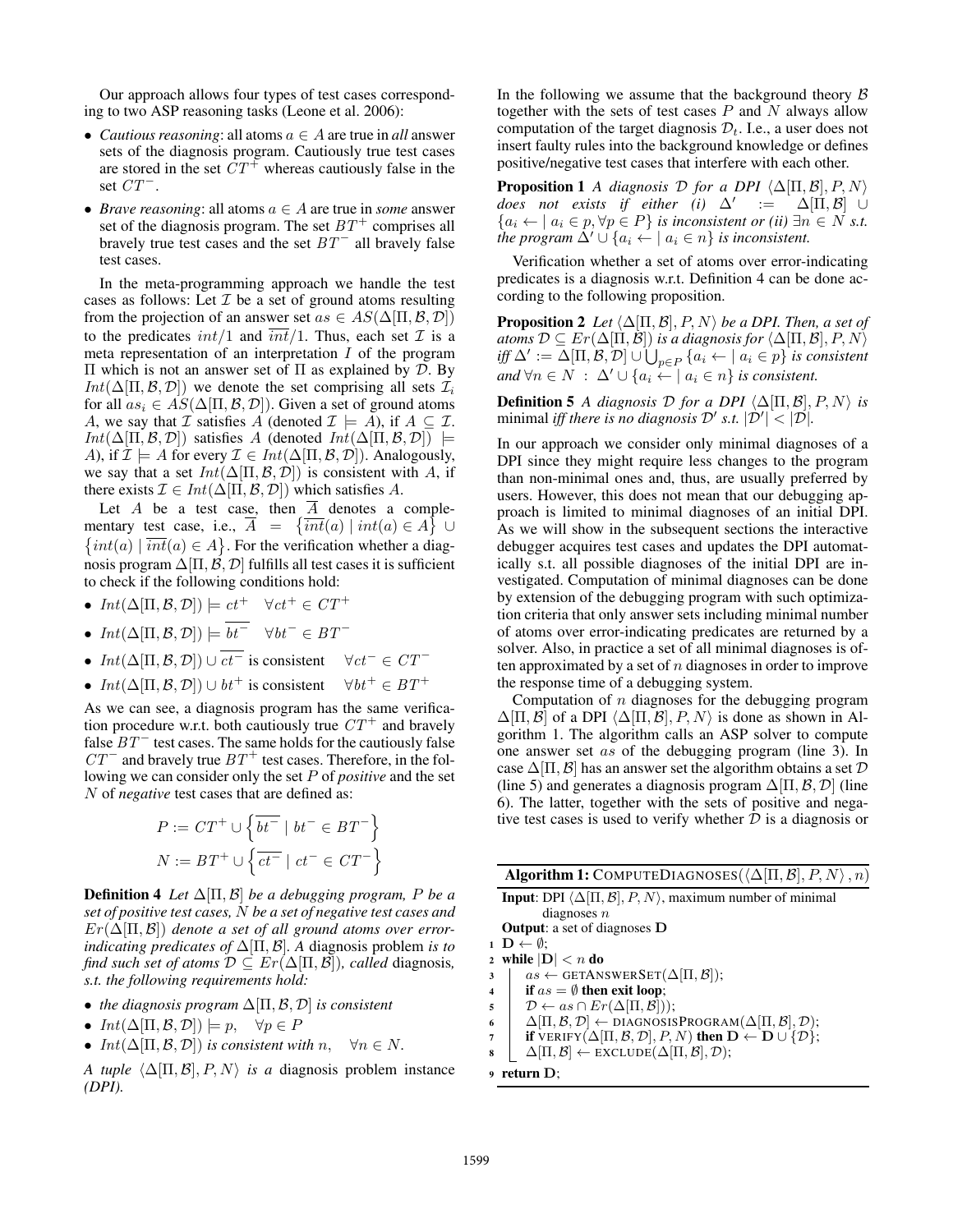not (line 7). All diagnoses are stored in the set D. In order to exclude the answer set as from  $AS(\Delta[\Pi, \mathcal{B}])$  the algorithm calls the EXCLUDE function (line 8) which extends the debugging program with the following integrity constraint, where atoms  $d_1, \ldots, d_n \in \mathcal{D}$  and  $d_{n+1}, \ldots, d_m \in$  $Er(\Delta[\Pi, \mathcal{B}]) \setminus \mathcal{D}$ :

$$
\leftarrow d_1, \dots, d_n, not d_{n+1}, \dots, not d_m
$$

Note, similarly to the model-based diagnosis (Reiter 1987; de Kleer and Williams 1987) we assume that each errorindicating atom  $er \in \mathcal{D}$  is relevant to an explanation of a fault, whereas all other atoms  $Er(\Delta[\Pi]) \setminus \mathcal{D}$  are not.

*Example* Let us exemplify our debugging approach on the following program  $\Pi_e$ :

$$
\begin{array}{ll}\n\mathbf{r}_1: a \leftarrow not \, d & \mathbf{r}_2: b \leftarrow a & \mathbf{r}_3: c \leftarrow b \\
\mathbf{r}_4: d \leftarrow c & \mathbf{r}_5: \leftarrow d\n\end{array}
$$

Assume also that the *background theory*  $\mathcal{B} = \{ \leftarrow d \}$  and, therefore, the debugging program  $\Delta[\Pi_e, \mathcal{B}]$  comprises two integrity constraints:

$$
\leftarrow rule(id_{r_5}), violated(id_{r_5})
$$
  

$$
\leftarrow rule(id_{r_5}), unsatisfied(id_{r_5})
$$

Since the program  $\Pi_e$  is inconsistent, a user runs the debugger to clarify the reason. In fact, the inconsistency is caused by an odd loop. I.e., if  $d$  is set to false, then the body of the rule  $r_1$  is satisfied and a is derived. However, given  $a$  and the remaining rules  $d$  must be set to true. In case when  $d$  is true,  $a$  is not derived and, consequently, there is no justification for d. The debugging program  $\Delta[\Pi_e, \mathcal{B}]$ of a  $DPI_1 := \langle \Delta[\Pi_e, \mathcal{B}], \emptyset, \emptyset \rangle$  has 16 answer sets. The addition of optimization criteria allows to reduce the number of answer sets to 4 comprising only the minimal number of atoms over the error-indicating predicates. Since both sets of test cases are empty, a projection of these answer sets to the error-indicating predicates results in the diagnoses:

$$
\mathcal{D}_1: \{unsatisfied(id_{r_1})\} \quad \mathcal{D}_2: \{unsatisfied(id_{r_2})\} \n\mathcal{D}_3: \{unsatisfied(id_{r_3})\} \quad \mathcal{D}_4: \{unsatisfied(id_{r_4})\}
$$

Definition 4 allows to identify the target (preferred) diagnosis  $\mathcal{D}_t$  for the program  $\Pi_e$  by providing sufficient information in the sets  $\beta$ ,  $P$  and  $N$ . Assume that  $DPI_1$  is updated with two test cases: one positive  $\{int(a)\}\$  and one negative  $\{\overline{int}(b)\}\$ . The debugger generates  $DPI_2 := \langle \Delta[\Pi_e, \mathcal{B}], \{\{int(a)\}\}\, , \{\{\overline{int}(b)\}\}\rangle$ . These test cases require  $Int(\Delta[\Pi_e, \mathcal{B}, \mathcal{D}_t])$   $\models$   $\{int(a)\}$  and  $Int(\Delta[\Pi_e, \mathcal{B}, \mathcal{D}_t])$  to be consistent with  $\{\overline{int}(b)\}\$  correspondingly. Given this information the debugger will return only one diagnosis in our example, namely  $\mathcal{D}_2$ , since  $Int(\Delta[\Pi_e, \mathcal{B}, \mathcal{D}_2]) \models \{int(a)\}$  and  $Int(\Delta[\Pi_e, \mathcal{B}, \mathcal{D}_2])$  is consistent with  $\{\overline{int}(b)\}\.$  Indeed, a simple correction of  $\Pi_e$ by a user removing the rule  $r_2$  results in a consistent program  $\Pi_2$  s.t. all new answer sets of  $\Pi_2$  fulfill all given test cases. The other sets of atoms  $\mathcal{D}_1, \mathcal{D}_3, \mathcal{D}_4$  are not diagnoses of  $DPI_2$  because they violate the requirements. Thus,  $Int(\Delta[\Pi_e, \mathcal{B}, \mathcal{D}_1]) \not\models \{int(a)\}\$  and  $Int(\Delta[\Pi_e, \mathcal{B}, \mathcal{D}_i])$  is not consistent with  $\{\overline{int}(b)\}\$ for  $\mathcal{D}_i \in \{\mathcal{D}_3, \mathcal{D}_4\}$ . Consequently,  $\mathcal{D}_2$  is the only possible diagnosis and it is accepted by a user as the target diagnosis  $\mathcal{D}_t$ .

| Diagnosis                                                                                                                                                                    | Interpretations                                                                                                                                                                                                                                                                                                                                                                                                                                                |
|------------------------------------------------------------------------------------------------------------------------------------------------------------------------------|----------------------------------------------------------------------------------------------------------------------------------------------------------------------------------------------------------------------------------------------------------------------------------------------------------------------------------------------------------------------------------------------------------------------------------------------------------------|
| $\mathcal{D}_1: unsatisfied(id_{r_1})$<br>$\mathcal{D}_2$ : unsatisfied $(id_{r_2})$<br>$\mathcal{D}_3: unsatisfied(id_{r_3})$<br>$\mathcal{D}_4$ : unsatisfied $(id_{r_4})$ | $\begin{array}{c} \left\{\left\{\overline{int}(a),\overline{int}(b),\overline{int}(c),\overline{int}(d)\right\}\right\} \ \left\{\left\{\overline{int}(a),\overline{int}(b),\overline{int}(c),\overline{int}(d)\right\}\right\} \ \left\{\left\{\overline{int}(a),\overline{int}(b),\overline{int}(c),\overline{int}(d)\right\}\right\} \ \left\{\left\{\overline{int}(a),\overline{int}(b),\overline{int}(c),\overline{int}(d)\right\}\right\} \ \end{array}$ |

Table 1: Interpretations  $Int(\Delta[\Pi_e, \mathcal{B}, \mathcal{D}_i])$  for each of the diagnoses  $\mathbf{D} = \{D_1, \ldots, D_4\}.$ 

#### Query-based diagnosis discrimination

The debugging system might generate a set of diagnoses for a given DPI. In our example, the debugger returns four minimal diagnoses  $\{\mathcal{D}_1, \ldots, \mathcal{D}_4\}$  for  $DPI_1$ . As it is shown in the previous section, additional information, provided in the background theory and test cases of a DPI  $\langle \Delta[\Pi, \mathcal{B}], P, N \rangle$ can be used by the debugging system to reduce the set of diagnoses. However, in a general case the user does not know which sets of test cases should be provided to the debugger s.t. the target diagnosis can be identified. I.e., in many cases it might be difficult to provide a complete specification of a debugging query localizing a fault<sup>1</sup>. Therefore, the debugging method should be able to: (a) find an appropriate set of atoms  $A \subseteq At(\Pi)$ ; and (b) query the user or some other oracle, whether the atoms A are cautiously/bravely true/false in the interpretations associated with the target diagnosis. To generate a query for a set of diagnoses  $\mathbf{D} = \{\mathcal{D}_1, \dots, \mathcal{D}_n\}$  the debugging system can use the diagnosis programs  $\Delta[\Pi, \mathcal{B}, \mathcal{D}_i]$ , where  $\mathcal{D}_i \in \mathbf{D}$ .

Since often different diagnoses explain why different sets of interpretations of a program Π are not answer sets of Π, we can use discrepancies between the sets of interpretations to discriminate between corresponding diagnoses. In our example, for each diagnosis program  $\Delta[\Pi_e, \mathcal{B}, \mathcal{D}_i]$  an ASP solver returns a set of answer sets encoding an interpretation which is not an answer set of  $\Pi_e$  and a diagnosis, see Table 1. Without any additional information the debugger cannot decide which of these atoms must be true in the missing answer sets of  $\Pi_e$ . To get this information the debugging algorithm should be able to access some oracle which can answer a number of queries.

**Definition 6** *Let*  $\langle \Delta[\Pi, \mathcal{B}], P, N \rangle$  *be a DPI, then a* query *is set of ground atoms*  $Q \subseteq At(\Pi)$ *.* 

Each answer of an oracle provides additional information. Therefore, we update the actual DPI  $\langle \Delta[\Pi, \mathcal{B}], P, N \rangle$ to  $\langle \Delta[\Pi, \mathcal{B}], P', N' \rangle$  as follows: if an oracle answers

- *cautiously true*, then  $P' \leftarrow P \cup \{int(a) | a \in Q \};$
- *cautiously false*, then  $N' \leftarrow N \cup \{\overline{int}(a) \mid a \in Q\};$
- *bravely true*, then  $N' \leftarrow N \cup \{int(a) | a \in Q \};$
- *bravely false*, then  $P' \leftarrow P \cup \{\overline{int}(a) \mid a \in Q\}.$

The goal of asking a query is to obtain new information characterizing the target diagnosis. For instance, the debugger asks a user about classification of the set of atoms

<sup>1</sup>A recent user study https://code.google.com/p/rmbd/wiki/ UserStudy confirms this observation for the ontology debugging.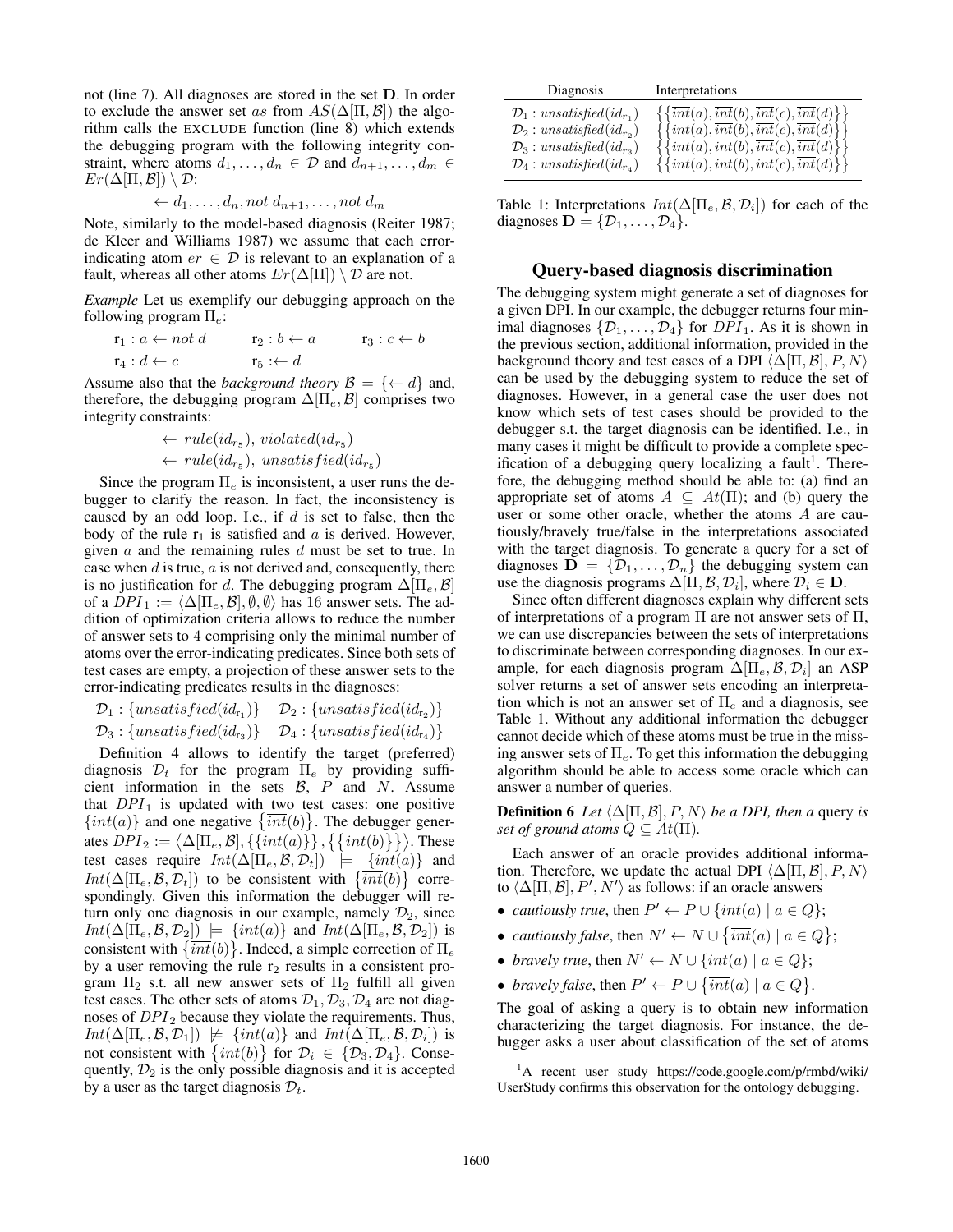${c}$ . If the answer is *cautiously true*, the new  $DPI_3$  =  $\langle \Delta[\Pi_e, \mathcal{B}], \{\{int(c)\}\}\, , \emptyset \rangle$  has only one diagnosis  $\mathcal{D}_4$  which is the target diagnosis w.r.t. a user answer. All other minimal sets of atoms over error-indicating predicates are not diagnoses because they do not fulfill the necessary requirements of Definition 4. If the answer is *bravely false*, then the set  $\{\overline{int}(c)\}\$ is added to P and  $\mathcal{D}_4$  is rejected. Consequently, we have to ask an oracle another question in order to discriminate between the remaining diagnoses. Since there are many subsets of  $At(II)$  which can be queried, the debugger has to generate and ask only those queries which allow to discriminate between the diagnoses of the current DPI.

**Definition 7** *Each diagnosis*  $\mathcal{D}_i \in \mathbf{D}$  *for a DPI*  $\langle \Delta[\Pi, \mathcal{B}], P, N \rangle$  *can be assigned to one of the three sets*  $\mathbf{D}^{\mathbf{P}},$  $\mathbf{D}^{\mathbf{N}}$  or  $\mathbf{D}^{\emptyset}$  depending on the query Q where:

- $\mathcal{D}_i \in \mathbf{D}^{\mathbf{P}}$  if  $Int(\Delta[\Pi, \mathcal{B}, \mathcal{D}_i]) \models \{int(a) \mid a \in Q\}$
- $\mathcal{D}_i \in \mathbf{D}^{\mathbf{N}}$  if  $Int(\Delta[\Pi, \mathcal{B}, \mathcal{D}_i]) \models \{\overline{int}(a) \mid a \in Q\}$
- $\mathcal{D}_i \in \mathbf{D}^{\emptyset}$  if  $\mathcal{D}_i \notin (\mathbf{D}^{\mathbf{P}} \cup \mathbf{D}^{\mathbf{N}})$

*A* partition *of the set of diagnoses* D *w.r.t. a query* Q *is de*noted by a tuple  $\left\langle \text{Q},\textbf{D}_\textbf{i}^\textbf{P},\textbf{D}_\textbf{i}^\textbf{N},\textbf{D}_\textbf{i}^\emptyset\right\rangle$ .

Given a DPI we say that the diagnoses in  $D<sup>P</sup>$  predict a positive answer (*yes*) as a result of the query Q, diagnoses in  $D^N$  predict a negative answer (*no*), and diagnoses in  $D^{\emptyset}$  do not make any predictions. Note, the answer *yes* corresponds to classification of the query into the set of positive test cases P, whereas the answer *no* is a result of a classification of the query into the set of negative test cases  $N$ . Therefore, without limiting the generality, in the following we consider only these two answers.

The notion of a partition has an important property. Namely, each partition  $\langle Q, \mathbf{D}_i^{\mathbf{P}}, \mathbf{D}_i^{\mathbf{N}}, \mathbf{D}_i^{\emptyset} \rangle$  indicates the changes in the set of diagnoses after the sets of test cases of an actual DPI are updated w.r.t. the answer of an oracle.

Property 1 *Let* D *be a set of diagnoses for a DPI*  $\langle \Delta[\Pi, \mathcal{B}], P, N \rangle$ ,  $Q$  be a query,  $\langle Q, \mathbf{D}_i^{\mathbf{P}}, \mathbf{D}_i^{\mathbf{N}}, \mathbf{D}_i^{\emptyset} \rangle$  be a par*tition of*  $D$  *w.r.t.*  $Q$  *and*  $v \in \{yes, no\}$  *be an answer of an oracle to a query* Q*.*

- *if*  $v = yes$ , then the set of diagnoses  $\mathbf{D}'$  for the updated  $DPI\langle \Delta[\Pi, \mathcal{B}], P', N \rangle$  does not comprise any elements of  $D^N$ , *i.e.*,  $D' \cap D^N = \emptyset$  and  $(D^P \cup D^{\emptyset}) \subseteq D'$ .
- *if*  $v = no$ , then for the set of diagnoses  $D'$  of the updated  $\overline{DPI}$   $\langle \Delta[\Pi, \mathcal{B}], P, N' \rangle$  *it holds that*  $D' \cap D^P = \emptyset$  *and*  $(D^{\mathbf{N}} \cup D^{\emptyset}) \subseteq D'.$

Consequently, depending on the answer of an oracle to a query Q, the set of diagnoses of an updated DPI comprises either  $\mathbf{D}^{\mathbf{P}} \cup \mathbf{D}^{\emptyset}$  or  $\mathbf{D}^{\mathbf{N}} \cup \mathbf{D}^{\emptyset}$ .

In order to generate queries, we have to investigate for which sets  $D^P$ ,  $D^N \subseteq \overrightarrow{D}$  a query exists that can be used to differentiate between them. A straight forward approach to query generation is to generate and verify all possible subsets of  $D$ . This is feasible if we limit the number  $n$  of minimal diagnoses to be considered during the query generation. E.g., given  $n = 9$  the algorithm has to verify 512 partitions in the worst case. In general, the number of diagnoses  $n$  must

| <b>Algorithm 2:</b> FINDPARTITIONS( $\langle \Delta[\Pi, \mathcal{B}], P, N \rangle$ , <b>D</b> )                                                           |
|-------------------------------------------------------------------------------------------------------------------------------------------------------------|
| <b>Input:</b> DPI $\langle \Delta[\Pi, \mathcal{B}], P, N \rangle$ , a set of diagnoses <b>D</b>                                                            |
| <b>Output:</b> a set of partitions PR                                                                                                                       |
| $1 \text{ PR} \leftarrow \emptyset$                                                                                                                         |
| 2 foreach $D_i^P \in \mathcal{P} (D)$ do                                                                                                                    |
| $E_i \leftarrow \text{COMMONATOMS}(\mathbf{D_i^P});$<br>3                                                                                                   |
| $\left\{Q_i \leftarrow \{a \mid int(a) \in E_i\}\right\}$<br>$\overline{\mathbf{4}}$                                                                        |
| if $Q_i \neq \emptyset$ then<br>5                                                                                                                           |
| $\left\langle Q_i, \mathbf{D_i^P}, \mathbf{D_i^N}, \mathbf{D_i^{\emptyset}} \right\rangle \leftarrow \text{GENPART}(Q_i, \mathbf{D}, \mathbf{D_i^P});$<br>6 |
| if $D_i^N \neq \emptyset$ then<br>$\overline{7}$                                                                                                            |
| $\mathbf{PR} \leftarrow \mathbf{PR} \cup \{\left< Q_i, \mathbf{D_i^P}, \mathbf{D_i^N}, \mathbf{D_i^{\emptyset}} \right>\};$                                 |
|                                                                                                                                                             |
| return $PR$ :                                                                                                                                               |

be selected by a user. The larger is the value of  $n$  the more time it takes to find a query, but an answer to this query will provide more information to a debugger.

Given a set of diagnoses D for a DPI  $\langle \Delta[\Pi, \mathcal{B}], P, N \rangle$ Algorithm 2 computes a set of partitions PR comprising all queries discriminating between the diagnoses in D. For each element  $D_i^P$  of the power set  $P(D)$ , the algorithm checks whether there is a set of atoms common to all interpretations of all diagnoses in  $D_i^P$ . The function COMMONATOMS (line 3) returns an intersection of all sets  $\mathcal{I} \in Int(\Delta[\Pi, \mathcal{B}, \mathcal{D}_i])$ for all  $\mathcal{D}_j \in \mathbf{D}_i^{\mathbf{P}}$ . Given a non-empty query, the function GENPART (line  $\vec{6}$ ) uses Definition 7 to obtain a partition by classifying each diagnosis  $\mathcal{D}_k \in \mathbf{D} \setminus \mathbf{D^P_i}$  into one of the sets  $D_i^P$ ,  $D_i^N$  or  $D_i^{\emptyset}$ . Finally, all partitions allowing to discriminate between the diagnoses, i.e., comprising non-empty sets  $D_i^P$  and  $D_i^N$ , are added to the set  $\overline{PR}$ .

*Example (cont.)* Reconsider the set of diagnoses  $D =$  $\{\mathcal{D}_1, \mathcal{D}_2, \mathcal{D}_3, \mathcal{D}_4\}$  for the DPI  $\langle \Delta[\Pi_e, {\{\leftarrow d\}}], \emptyset, \emptyset \rangle$ . The power set  $\mathcal{P}(\mathbf{D}) = \{\{\mathcal{D}_1\}, \{\mathcal{D}_2\}, \ldots, \{\mathcal{D}_1, \mathcal{D}_2, \mathcal{D}_3, \mathcal{D}_4\}\}\$ comprises 15 elements. We exclude the element corresponding to  $\emptyset$  since it does not allow to compute a query. In each iteration an element of  $P(D)$  is assigned to the set  $D_i^P$ . E.g., if the algorithm assigned  $D_0^P = \{D_1, D_2\}$ , then the set  $Q_0$  is empty since the set  $E_0 = \{\overline{int}(b), \overline{int}(c), \overline{int}(d)\}\$ (see Table 1). Therefore, the set  $\{\mathcal{D}_1, \mathcal{D}_2\}$  is rejected and removed from  $P(D)$ . Assume that in the next iteration the algorithm selected  $\mathbf{D_1^P} = \{ \mathcal{D}_2, \mathcal{D}_3 \}$ , for which the set of common atoms  $E_1 = \{int(a), \overline{int}(c), \overline{int}(d)\}\$ and, thus,  $Q_1 = \{a\}$ . The remaining diagnoses  $\mathcal{D}_1$  and  $\mathcal{D}_4$  are classified according to Definition 7. I.e., the algorithm selects the first diagnosis  $\mathcal{D}_1$  and verifies whether  $Int(\Delta[\Pi, \mathcal{B}, \mathcal{D}_1])$   $\models$  $\{int(a)\}\.$  Given the negative answer, the algorithm checks if  $Int(\Delta[\Pi, \mathcal{B}, \mathcal{D}_1]) \models {\overline{int}(a)}$ . Since the condition is satisfied the diagnosis  $\mathcal{D}_1$  is added to the set  $\mathbf{D}_1^N$ . The second diagnosis  $D_1$  is added to the set  $D_1^P$ . The second diagnosis  $D_4$  is added to the set  $D_1^P$  as it satisfies the first requirement  $Int(\Delta[\Pi,{\cal B},{\cal D}_4])\models \{int(a)\}.$  The resulting partition  $\langle \{a\}, \{D_2, D_3, D_4\}, \{D_1\}, \emptyset \rangle$  is added to the set PR.

In general, Algorithm 2 returns a large number of possible partitions and the debugger has to select the best one. In this paper, we discuss two query selection strategies.

*Myopic query strategies* determine the best query using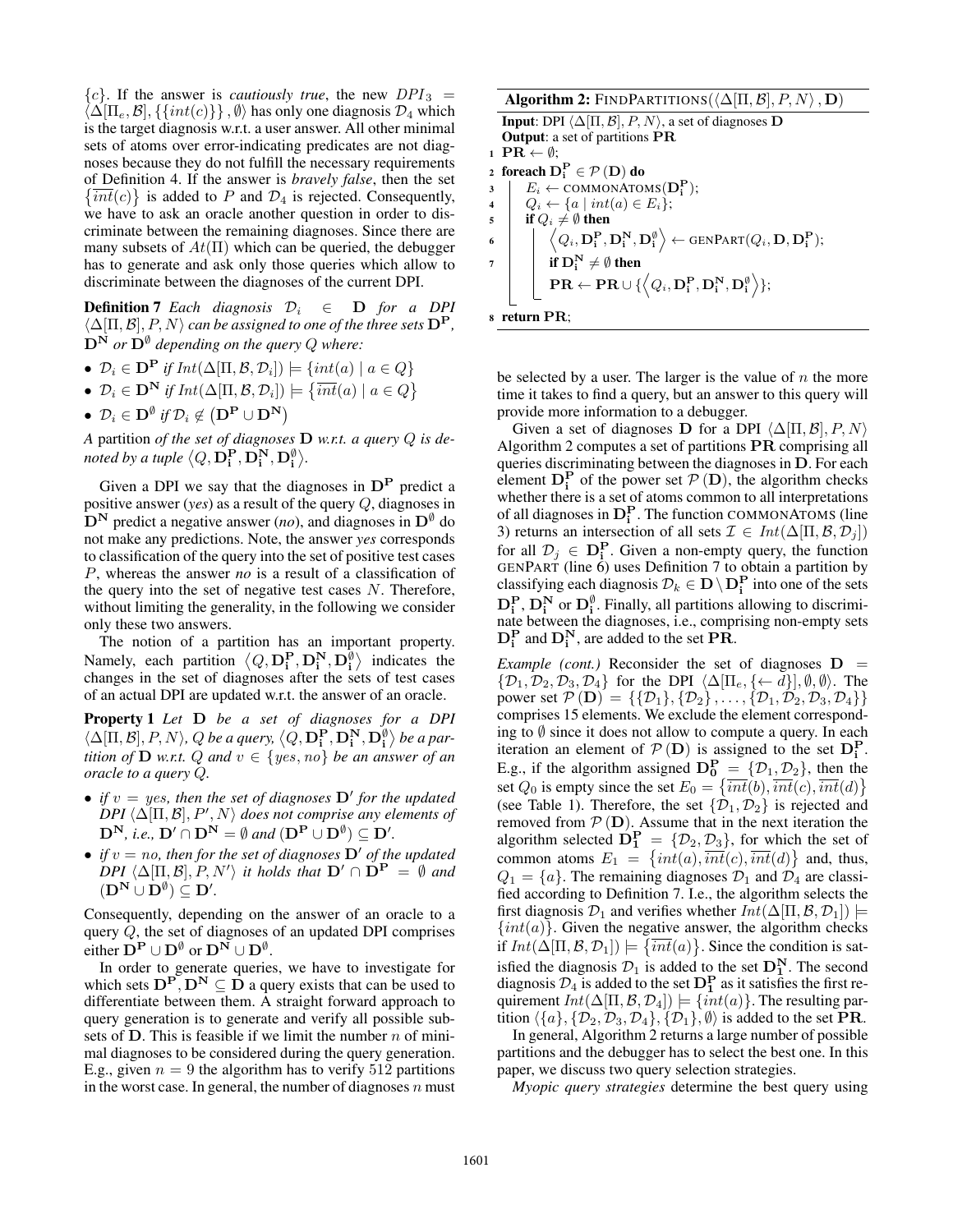only the set of partitions PR. A popular "Split-in-half" strategy prefers those queries which allow to remove a half of the diagnoses from the set D, regardless of the answer of an oracle. That is, "Split-in-half" selects a query

$$
Q_s = \underset{Q_i}{\arg\min} \left| |\mathbf{D_i^P}| - |\mathbf{D_i^N}| \right| + |\mathbf{D_i^{\emptyset}}|
$$

In our example,  $\{\{b\}, \{\mathcal{D}_3, \mathcal{D}_4\}, \{\mathcal{D}_1, \mathcal{D}_2\}, \emptyset$  is the preferred partition, since the set of all diagnoses of an updated DPI will comprise only two elements regardless of the answer of an oracle.

*One step look-ahead strategies*, such as prior entropy or information gain (Settles 2012), allow to find the target diagnosis using less queries by incorporating heuristics (user preferences). These heuristics assess the prior probability  $p(\mathcal{D}_i)$  of each diagnosis  $\mathcal{D}_i \in \mathbf{D}$  to be the target one (de Kleer and Williams 1987; Shchekotykhin et al. 2012). E.g., such heuristic can assign higher probabilities to diagnoses comprising atoms over unsatisfiable/1 predicate if a user expects this type of error. The widely used one step lookahead strategy selects a query which, given the answer of an oracle, minimizes the expected entropy of the set of diagnoses. Let  $p(Q_i = v)$  denote the probability that an oracle gives an answer  $v \in \{yes, no\}$  to a query  $Q_i$  and  $p(\mathcal{D}_i | Q_i = v)$  be the probability of diagnosis  $\mathcal{D}_i$  given an oracle's answer. The expected entropy after querying  $Q_i$  is computed as (see (Shchekotykhin et al. 2012) for details):

$$
H_e(Q_i) = \sum_{v \in \{yes, no\}} p(Q_i = v) \times
$$

$$
- \sum_{\mathcal{D}_j \in \mathbf{D}} p(\mathcal{D}_j | Q_i = v) \log_2 p(\mathcal{D}_j | Q_i = v)
$$

After a query  $Q_s$  is selected by a strategy

$$
Q_s = \underset{Q_i}{\arg\min} H_e(Q_i)
$$

the system asks an oracle to provide its classification. Given the answer v of an oracle, i.e.  $Q_s = v$ , we have to update the probabilities of the diagnoses to take the new information into account. The update is performed by the Bayes rule

$$
p(\mathcal{D}_j|Q_i = v) = \frac{p(Q_i = v|\mathcal{D}_j)p(\mathcal{D}_j)}{p(Q_i = v)}
$$

In order to reduce the number of queries a user can specify a threshold, e.g.,  $\sigma = 0.95$ . If the difference in probabilities between two most probable diagnoses is greater than  $\sigma$ , the algorithm returns the most probable diagnosis.

The interactive debugging system (Algorithm 3) takes a ground program or a ground instantiation of a non-ground program as well as a query selection strategy as an input. Optionally, a user can provide background knowledge, relevant test cases as well as a set of heuristics assessing probabilities of diagnoses. If the first three sets are not specified, then the corresponding arguments are initialized with ∅. In case a user specified no heuristics, we add a simple function that assigns a small probability value to every diagnosis. The

Algorithm 3: INTERACTIVEDEBUG( $\Pi, S, B, P, N, H, n, \sigma$ )

| <b>Input</b> : ground disjunctive program $\Pi$ , query selection strategy                                                            |
|---------------------------------------------------------------------------------------------------------------------------------------|
| S, background knowledge $\beta$ , sets of positive P and                                                                              |
| negative N test cases, set of heuristics $H$ , maximum                                                                                |
| number minimal diagnoses n, acceptance threshold $\sigma$                                                                             |
| <b>Output:</b> a diagnosis $D$                                                                                                        |
| $1 \langle \Delta[\Pi, \mathcal{B}], P, N \rangle \leftarrow \text{GENERALEDPI}(\Pi, \mathcal{B}); \mathbf{D} \leftarrow \emptyset;$  |
| repeat<br>$\mathbf{2}$                                                                                                                |
| $\mathbf{D} \leftarrow \mathbf{D} \cup \text{COMPUTeDiAGS}(\langle \Delta[\Pi, \mathcal{B}], P, N \rangle, n -  \mathbf{D} );$<br>3   |
| $\mathbf{PR} \leftarrow \text{FINDPARTITIONS}(\langle \Delta   \Pi, \mathcal{B}  , P, N \rangle, \mathbf{D});$<br>4                   |
| $Q \leftarrow$ SELECTQUERY (PR, H, S);<br>5                                                                                           |
| if $Q = \emptyset$ then exit loop;<br>6                                                                                               |
| $A \leftarrow$ GETANSWER $(Q)$ ;<br>7                                                                                                 |
| $\langle \Delta[\Pi, \mathcal{B}], P, N \rangle \leftarrow \text{UPDATEDPI}(A, \langle \Delta[\Pi, \mathcal{B}], P, N \rangle);$<br>8 |
| $\mathbf{D} \leftarrow$ UPDATEDIAGNOSES $(A, Q, \mathbf{PR}, H)$ ;<br>$\boldsymbol{9}$                                                |
| <b>until</b> ABOVETHRESHOLD $(D, H, \sigma) \vee  D  \leq 1$ ;<br>10                                                                  |
| <b>return</b> MOSTPROBABLEDIAGNOSIS( $D, S, H$ );<br>11                                                                               |

algorithm starts with the initialization of a DPI. The debugging program  $\Delta[\Pi, \mathcal{B}]$  is generated by spock<sup>2</sup>, which implements the meta-programming approach of (Gebser et al. 2008). First, the main loop of Algorithm 3 computes the required number of diagnoses s.t.  $|\mathbf{D}| = n$ . Next, we find a set of partitions for the given diagnoses and select a query according to a query strategy  $S$  chosen by a user. If the myopic strategy is used, then SELECTQUERY ignores probabilities of diagnoses. The oracle is asked to classify the query and its answer is used to update the DPI as well as the set D. From the latter we remove all elements that are not diagnoses of the updated DPI. The main loop of the algorithm exits if either there is a diagnosis which probability satisfies the threshold  $\sigma$  or only one diagnosis remains. Finally, the most probable diagnosis (the first diagnosis in case of a myopic strategy) is returned to a user. Algorithm 3 was prototypically implemented as a part of a general diagnosis framework<sup>3</sup>. A plug-in for an IDE providing a user-friendly interface for the interactive debugging is in development.

#### **Conclusions**

In this paper we presented an approach to the interactive query-based debugging of disjunctive logic programs. The differentiation between the diagnoses is done by means of queries which are automatically generated from answer sets of the debugging meta-program. Each query partitions a set of diagnoses into subsets that make different predictions for an answer of an oracle. Depending on the availability of heuristics assessing the probability of a diagnosis to be the target one, the debugger can use different query selection strategies to find the most informative query allowing efficient identification of the target diagnosis.

# Acknowledgments

We would like to thank Gerhard Friedrich and Patrick Rodler for the discussions regarding query selection strategies and anonymous reviewers for their helpful comments.

<sup>&</sup>lt;sup>2</sup>www.kr.tuwien.ac.at/research/debug

<sup>3</sup> https://code.google.com/p/rmbd/wiki/AspDebugging